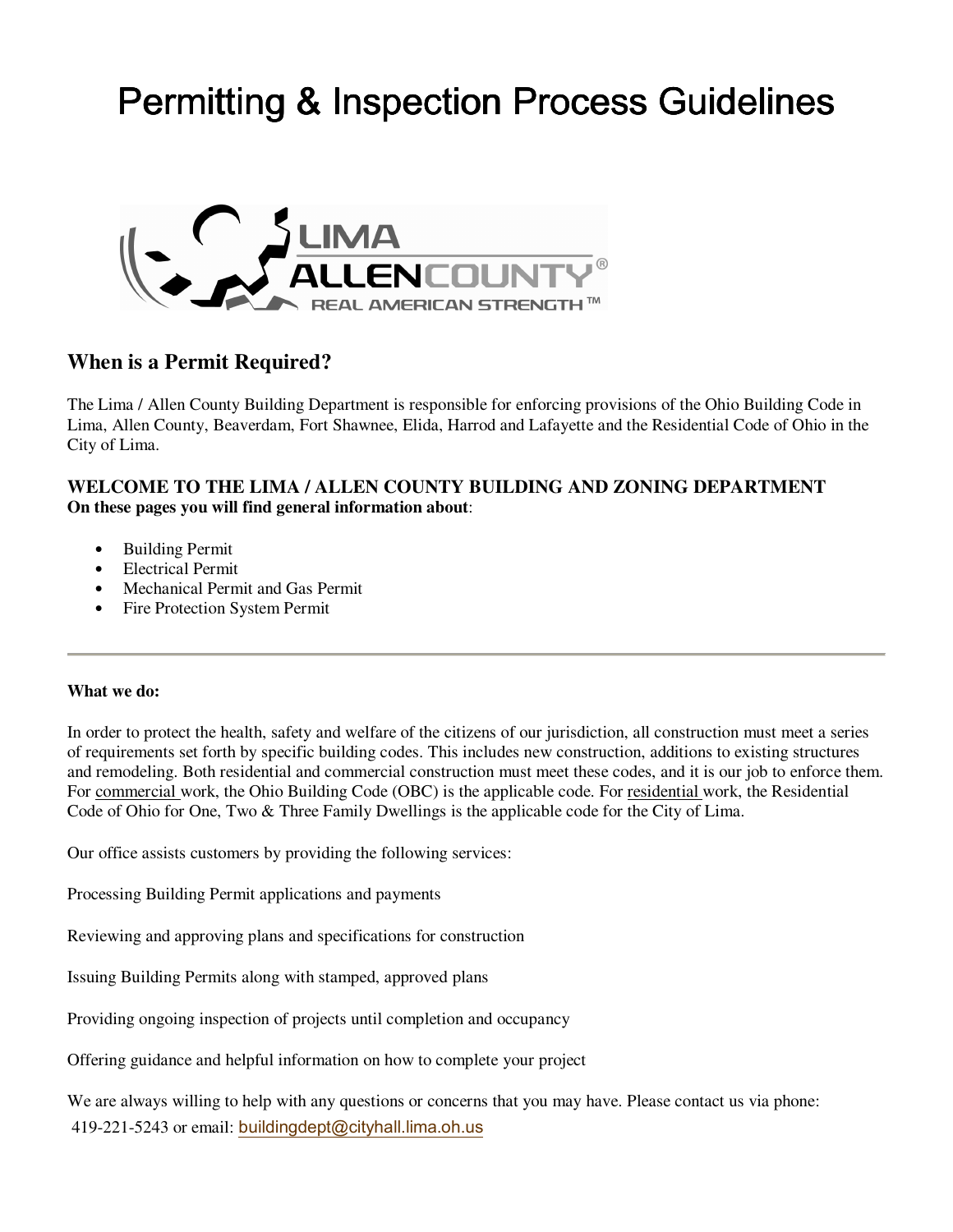#### **Building Permit**

A building permit is required by the Ohio Building Code prior to construction, enlargement, alteration, repair, relocation, or change the occupancy of any building or structure from the Lima / Allen County Building Department, except construction of a detached storage shed (of less than 120 square feet), construction of a patio flat on the ground, residential cabinets, backyard recreational play equipment or the installation of gutters. A temporary building permit may be issued at the discretion of the building official.

#### **Electrical Permit**

All electrical work requires a permit from the Inspection Services Division, except minor repair work which includes only the following: replacing of switches, sockets, and receptacles; repairing of non-commercial lighting fixtures, repairing of portable electrical equipment and appliances, repairing of heating equipment, air-conditioning units; and refrigeration equipment, unless motors are to be replaced, low voltage wiring, except where it penetrates a fire rated assembly or runs in a non-combustible plenum.

#### **Plumbing**

Plumbing Code enforcement and Plumbing Permits are by the Allen County Health Department. For plumbing permit information, contact the Health Department at 419-228-4457.

#### **Mechanical Permit**

A permit from the Inspection Services Division is required for the installation, or alteration of boilers; furnaces; airconditioning systems; ventilation, exhaust or refrigeration systems, and their related components. No permit is required for replacement of furnaces, boilers or HVAC units, unless modifications to ductwork or system operation are necessary.

#### **Fire Protection System Permit**

All installation of and changes to fire protection systems such as sprinklers, standpipes, fire alarm, fire mains, kitchen hoods and other suppression systems and components require a permit. Since these permits require shop drawings. Submissions should be made by the owner, designer, and contractor and should be timed to meet deadlines and to schedule the necessary time for review and approval to order and install equipment and to arrange testing and final approval by the Building Department and the local Fire Department. At any time, specific questions are encouraged and can be addressed by the Plans Examiner or the Chief Building Official at 419-228-5462, ext. 5504 or 5503.

### **Required Inspections**

Inspections required for each permit type are listed on the back of the permit, copied below.

#### Building

 Site Setbacks Excavation before pouring concrete Foundation / reinforcing before pouring Concrete Slab before pouring Framing before covering Wall and ceiling insulation Above ceiling before concealment Final before occupancy

#### Fire Systems

Sprinkler System Material & testing certifications Fire Alarm System NFPA inspection & testing Certification Hood Suppression testing

#### Electrical

Service entrance Under slab rough-in before pouring concrete Wall & ceiling rough-in before covering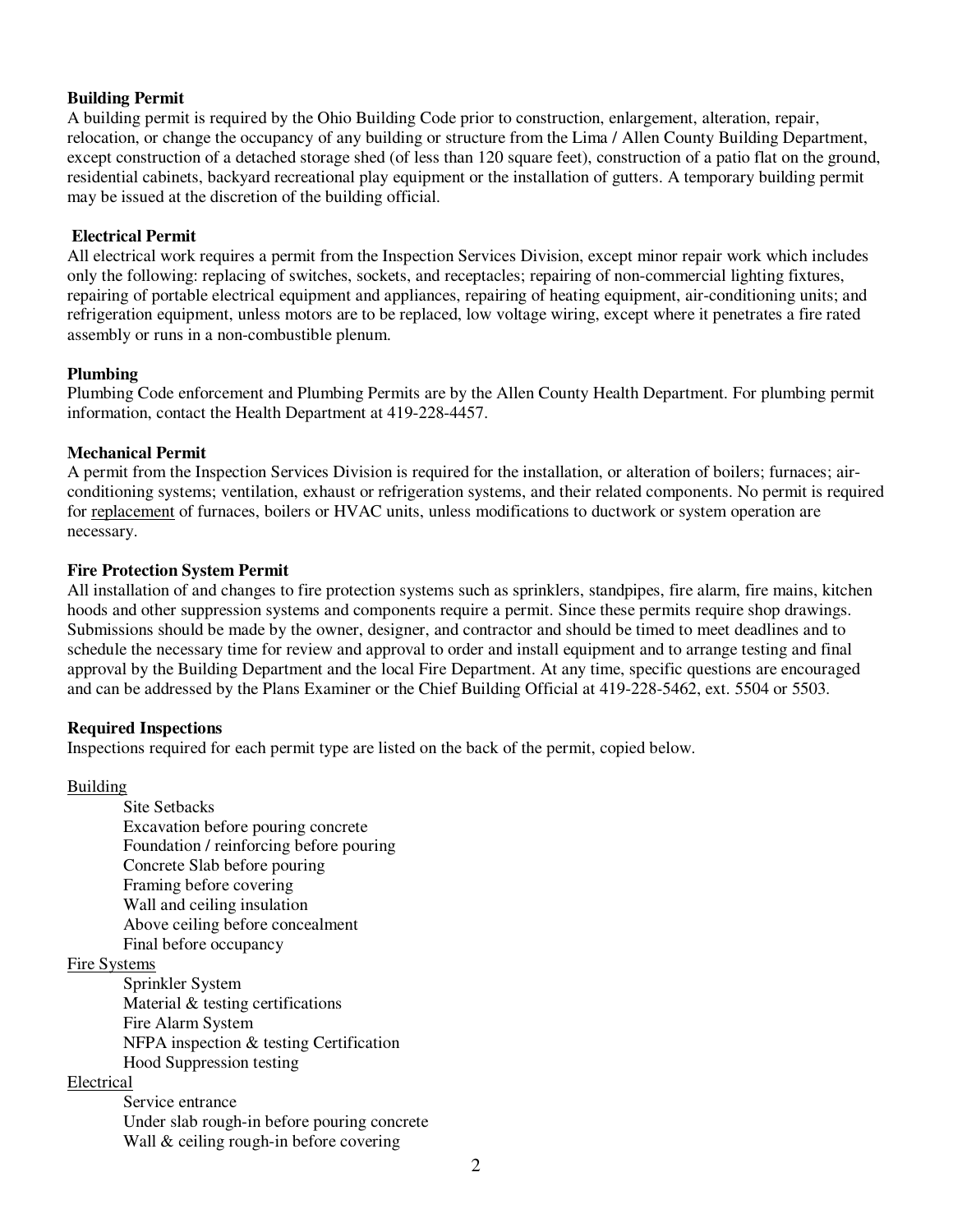Final before occupancy

Mechanical

Rough-in before covering Building services piping Kitchen hood Final HVAC (all equipment operational)

Plumbing

Contact Allen County Health Department for permit and inspection requirements

Certificate of Occupancy

After final approval of all trade permits and building permit Before use and occupancy of structure or altered area

# **Other Permits**

If above Permits information is not what you are looking for, call the Building Department at (419) 221 – 5243.

# **Checklist for Submittal of Commercial Plans**

### **New Construction or Addition to Existing Structure (Commercial)**

- Minimum page size  $18" \times 24"$
- Three (3) copies of the complete Construction Documents including a site plan, architectural, structural, mechanical, electrical, details and schedules. (Four (4) copies are required if construction documents include Fire Suppression or Fire Protection systems).
- All plans must bear the seal of a Design Professional licensed by the State of Ohio.
- Copy of Zoning Permit or approval from Township Zoning for all building permits outside the city must be submitted prior to permit issuance.
- Certificate of Appropriateness must be submitted prior to permit issuance for all projects located in the Downtown Review District.

# **Interior Alterations (Commercial)**

- Minimum page size  $18" \times 24"$
- Three (3) copies of the complete Construction Documents including architectural, structural, mechanical, electrical and plumbing plans, details and schedules. (Four copies are required if construction documents include Fire Suppression or Fire Protection systems).
- Plans must clearly indicate existing work and work to be modified.
- All plans must bear the seal of a Design Professional licensed by the State of Ohio.

### **Permit Fees**

- A Plan Review fee is accessed at time of submittal, and is calculated by square footage of the addition or altered area or based on a flat fee.
- Building and fire protection permit fees are based on construction costs
- Electrical and HVAC permit fees are based on a flat rate for each device, circuit or component.
- Please free to contact the building department at 419-221-5243 for assistance in calculating fees when completing a permit application if you have questions.

# **Sprinklers; Hoods; Fire Alarms**

- Four (4) sets of drawings with application
- Fire suppression or fire alarm drawings may be sealed by an architect, engineer or designer certified by the State of Ohio. Hood suppression must be UL 300 listed and installed by a certified installer.
- If re-submittal, no need to complete second application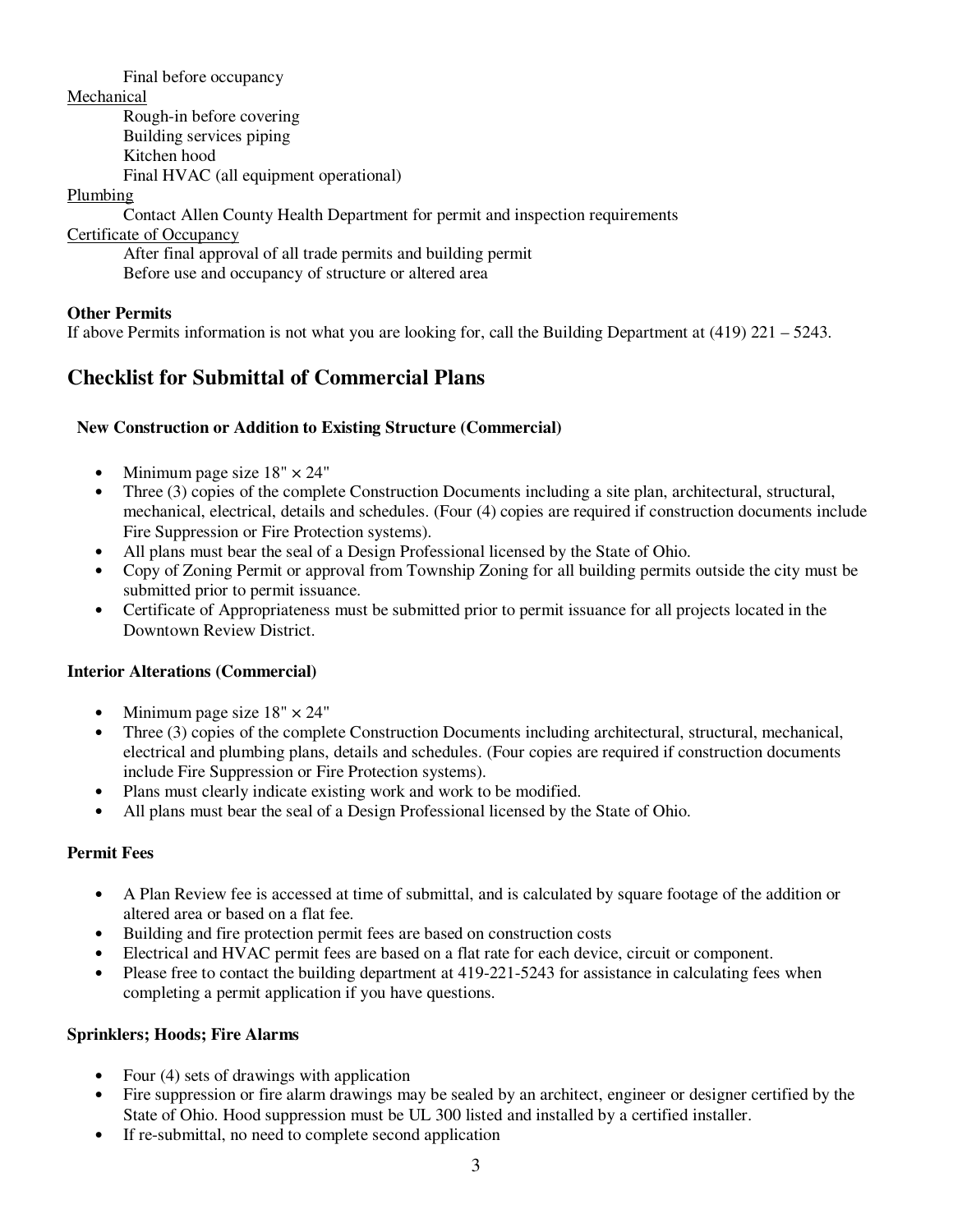# **Checklist for Submittal of Residential Plans**

## **New Construction (Residential)**

- Minimum page size 18" X 24"
- Three (3) copies of the building plans including:
	- o Site plan showing size and location of all existing and proposed structures, including setback distance and side and rear yard distances to property lines
	- o Floor plans of each level, including basement, door swings, stairs and ramps, windows, all portions of means of egress and shall be sufficiently dimensioned to describe all relevant space sizes. Spaces must be identified by how each space is intended to be used.
	- o Footing width, thickness, and depth, plus cross sections, wall sections all elevations and details, including flashing corner and end details, intersections at roof to adequately describe the exterior wall framing
	- o Size, grade, span and spacing of all structural members, including floor, wall, roof framing and size and span of all beams and headers.
	- o Complete descriptions of all mechanical and electrical systems, including: materials; location and type of fixtures and equipment; materials and sizes of all ductwork; location of heating, ventilation, air conditioning and other mechanical equipment and all lighting and power equipment.
	- o Additional information and plans are required by the Allen County Health Department for plumbing systems.

## **Addition to Existing Building (Residential)**

- Minimum page size 18" X 24"
- Three (3) sets of building plans including mechanical and electrical work. Must contain all information required for new construction (listed above)

# **Interior Alterations (Residential)**

- Minimum page size 18" X 24"
- Three (3) sets of building plans including and mechanical and electrical work. Must contain all information required for new construction (listed above), except site plan for all areas changed or affected by alteration.

### **Note:**

- It is imperative that you have the property owner's (not the tenant) name, address, phone number and written permission to obtain the permit and perform the work.
- Please keep in mind that if you are doing electrical, plumbing, or mechanical work, these permits need to be obtained in addition to the building permit.

William Brown Chief Building Official